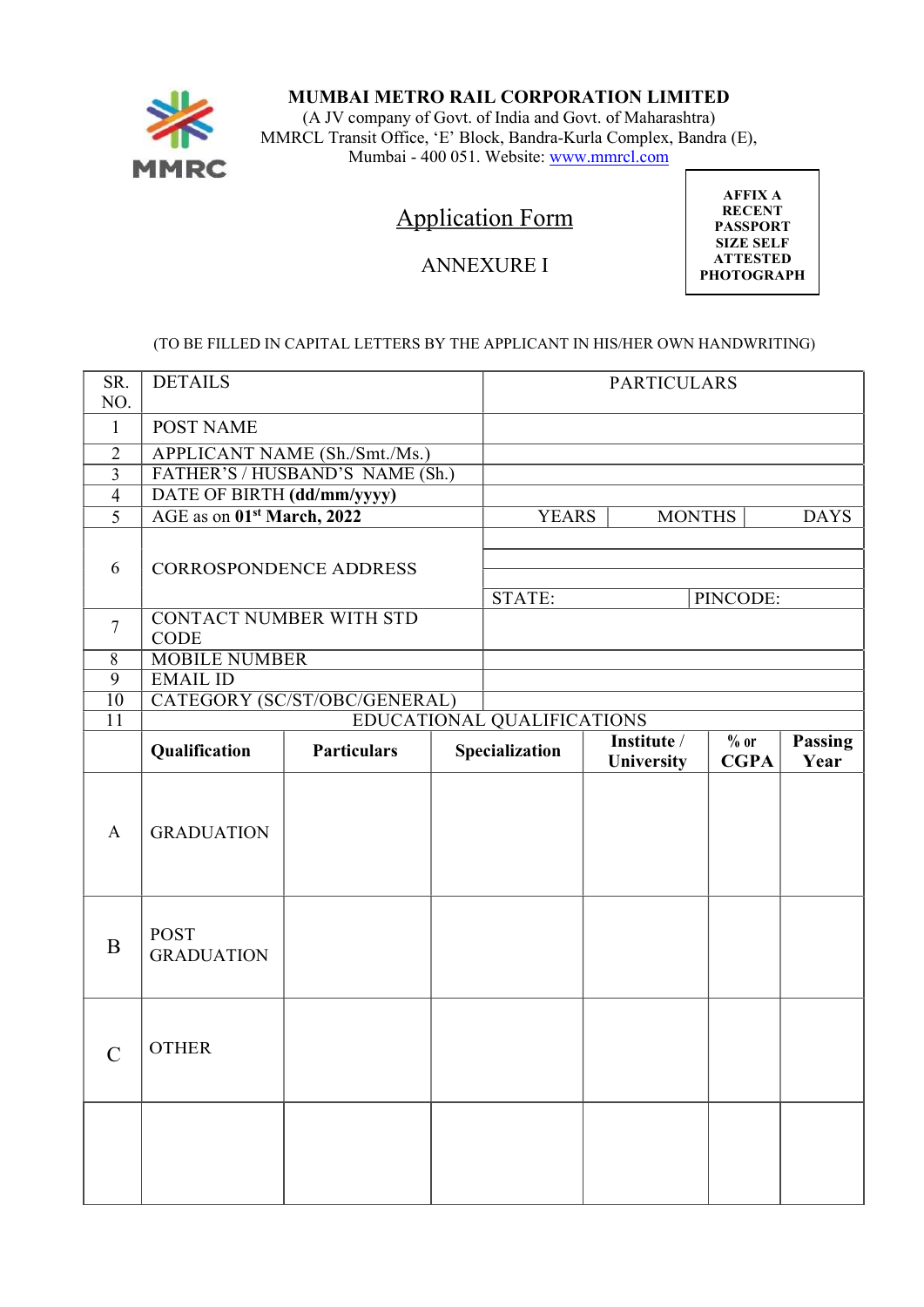| 12                                 | WORK EXPERIENCE (AS ON LAST DATE OF APPLICATION)<br>(FILL ONLY THE APPLICABLE COLUMNS)                     |           |              |                                                                    |               |                                                |  |  |  |
|------------------------------------|------------------------------------------------------------------------------------------------------------|-----------|--------------|--------------------------------------------------------------------|---------------|------------------------------------------------|--|--|--|
|                                    | TOTAL EXECUTIVE EXPERIENCE                                                                                 |           | <b>YEARS</b> |                                                                    | <b>MONTHS</b> | <b>DAYS</b>                                    |  |  |  |
|                                    |                                                                                                            |           |              | DETAILS OF EXPERIENCE (separate sheet may be attached if required) |               |                                                |  |  |  |
|                                    | Organization Name                                                                                          | Post Held |              | Pay Scale                                                          |               | <b>Period (From-To)</b><br>dd/mm/yy — dd/mm/yy |  |  |  |
| $\mathbf{A}$                       |                                                                                                            |           |              |                                                                    |               |                                                |  |  |  |
| $\mathbf B$                        |                                                                                                            |           |              |                                                                    |               |                                                |  |  |  |
| $\mathbf C$                        |                                                                                                            |           |              |                                                                    |               |                                                |  |  |  |
| D                                  |                                                                                                            |           |              |                                                                    |               |                                                |  |  |  |
| E                                  |                                                                                                            |           |              |                                                                    |               |                                                |  |  |  |
| $\mathbf F$                        |                                                                                                            |           |              |                                                                    |               |                                                |  |  |  |
| $\mathsf G$<br>$\overline{\rm II}$ | BRIEF DESCRIPTION OF THE WORK EXPERIENCE OF CURRENT ORGANIZATION                                           |           |              |                                                                    |               |                                                |  |  |  |
|                                    |                                                                                                            |           |              |                                                                    |               |                                                |  |  |  |
| 13                                 | WHETHER ANY PUNISHMENT WAS<br>AWARDED TO APPLICANT IN LAST 10<br><b>YEARS</b>                              |           |              | YES/NO                                                             |               |                                                |  |  |  |
|                                    | IF YES, DETAILS OF CASE                                                                                    |           |              |                                                                    |               |                                                |  |  |  |
| 14                                 | WHETHER ANY ACTION OR INQUIRY IS<br><b>GOING ON AGAINST APPLICANT</b>                                      |           |              | YES / NO                                                           |               |                                                |  |  |  |
|                                    | IF YES, DETAILS OF INQUIRY                                                                                 |           |              |                                                                    |               |                                                |  |  |  |
| 15                                 | <b>NOC</b><br>FROM<br><b>CURRENT</b><br><b>EMPLOYER</b><br>ENCLOSED (IN CASE OF GOVT. OR PSU<br>APPLICANT) |           |              | YES/NO                                                             |               |                                                |  |  |  |